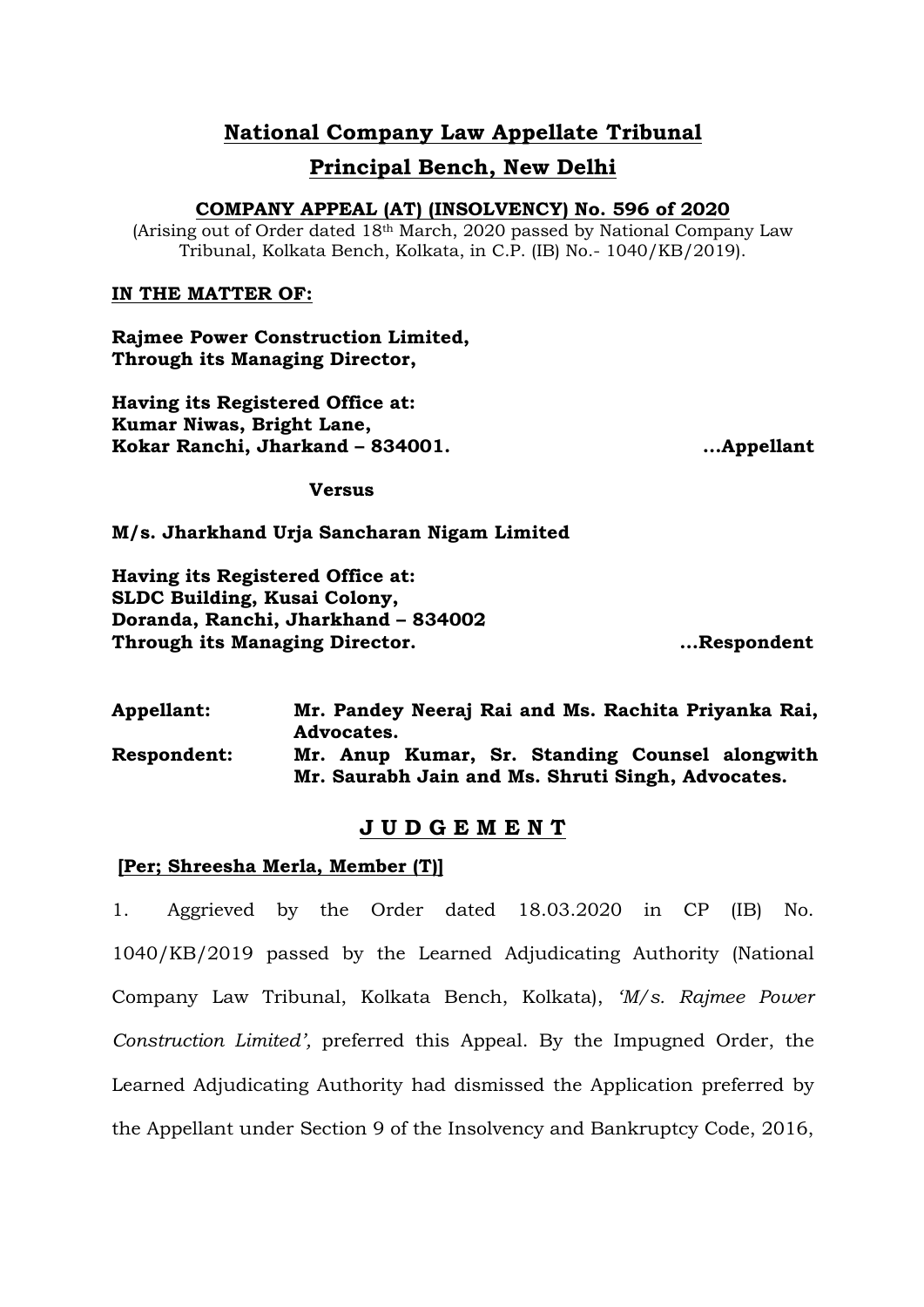(hereinafter referred to as the **'Code'**) solely on the ground of Limitation. While dismissing the Application, the Learned Adjudicating Authority observed as follows:-

> *"8. We shall deal with the contentions raised by the Corporate Debtor. On perusal of the proceedings of the Suit filed before the Court of the Civil Judge (Senior Division)-1, Ranchi by the Corporate Debtor it is seen that the suit has been filed on 06.06.2019 and the demand notice was sent on 07.05.2019 through email and 09.05.2019 by hand, hence it is clear that the suit has been filed after the demand notice has been sent, the suit doesn't form a pre existing dispute.*

> *9. Further, on the point of parallel proceedings the Hon'ble NCLAT has held in M/s Annapurna Infrastructure Pvt. Ltd. and anr. Vs. M/s SORIL Infra Resources Ltd, Company Appeal (AT) (Insolvency) No. 32 of 2017 that pendency of execution petition of an arbitral award is no bar to file a petition under IBC.*

> *10. With regard to the point of limitation, it is seen that there are internal notings made by the Corporate Debtor in its office files which is being referred to and relied upon as an acknowledgment of debt by the Operational Creditor. Even if the said document is taken as an acknowledgment for the purpose of section 18 of the Limitation Act, 1963, the last noting is dated 02.12.2010. If the limitation is calculated on the basis of the said date, the limitation stopped running on 01.12.2013. Apart from the said office notings no other document has been filed that acknowledges the debt within the period of limitation. The Operational Creditor has further relied on a decree dated 06.10.2018 arising out of the challenge against the Arbitral Award dated 14.02.2008 filed by the Corporate Debtor in the year 2011. The said challenge against the Arbitral Award was filed way beyond the period of limitation and was also dismissed on the very same ground. For the said reason, the challenge against the Arbitral Award cannot be considered to having saved the limitation period for the Financial Creditor. The Honourable NCLAT in para 24 in the matter of Sh. G. Eswara*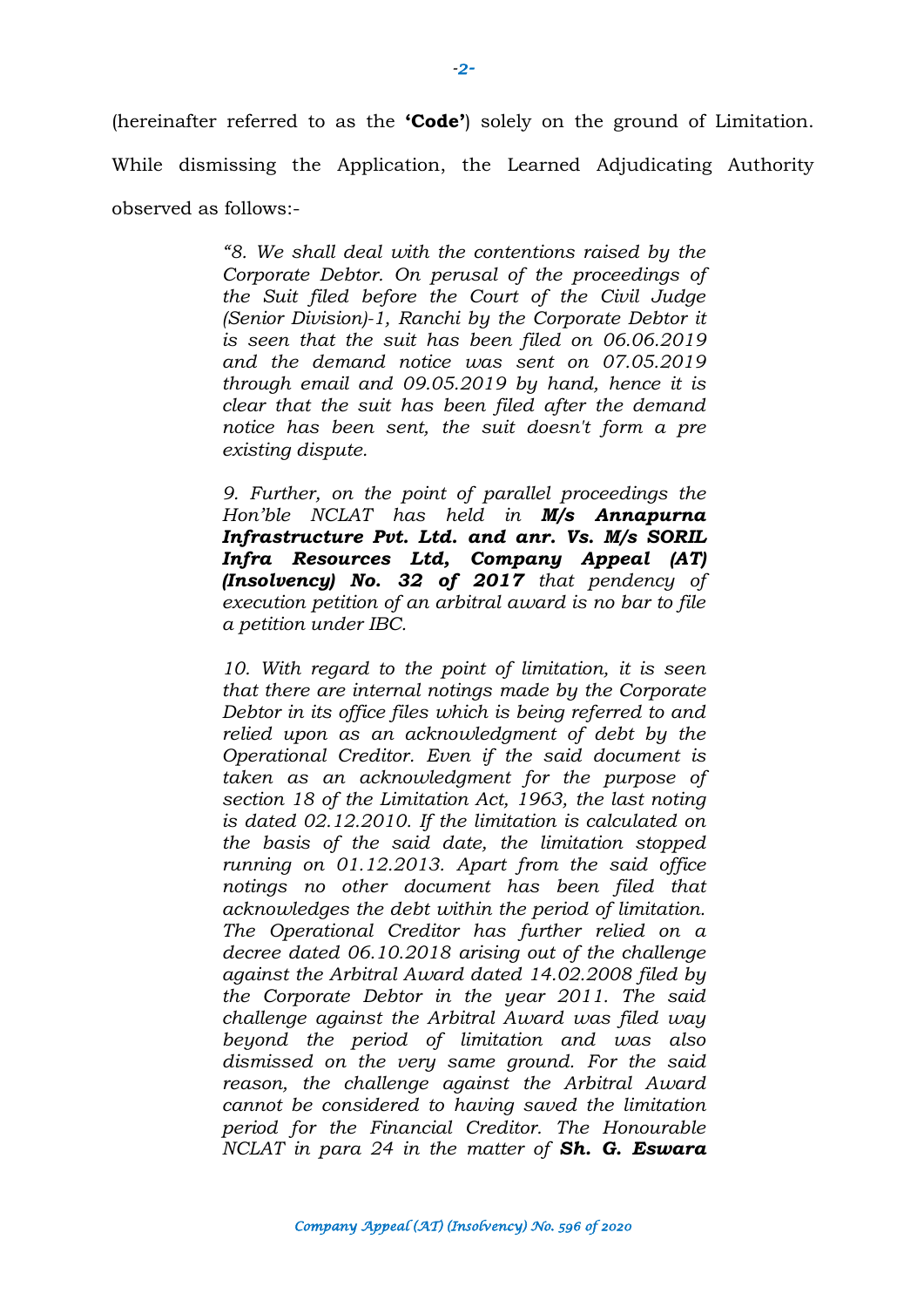*Rao vs. Stressed Assets Stabilisation Fund, [Company Appeal (AT) (Insolvency) No. 1097 of 2019], has held as follows:* 

*"24. In the present case, the 'Corporate Debtor' defaulted to pay prior to 2004, due to which O.A. No. 193 of 2004 was filed by Respondent ('Financial Creditor'). A Decree passed by the Debts Recovery Tribunal or any suit cannot shift forward the date of default. On the other hand, the judgment and Decree passed by Debts Recovery Tribunal on 17th August, 2018, only suggests that debt become due and payable. It does not shifting forward the date of default as Decree has to be executed within a specified period. It is not that after passing of judgment or Decree, the default takes place immediately, as recovery is permissible, all the debts in terms of judgment and Decree dated 17th August, 2018 with pendent lite and future interest at the rate of 12% per annum could have been executed only through an execution case."*

*11. Further, the Operational Creditor has filed office notings of the Corporate Debtor as well as a cheque that was issued in 2016, The Operational Creditor has failed to show that there is a continuous chain of events without violating the provisions of the Limitation Act, 1963. The Hon'ble Supreme Court of India by an order in B.K. Educational Services Pvt. Ltd. v. Parag Gupta and Associates, MANU/SC/1160/2018 has held that: An application filed after the IBC came into force in 2016 cannot revive a debt which is no longer due as it is timebarred. The amendment of s. 238A would not serve its object unless it is construed as being retrospective. Otherwise, applications seeking to resurrect timebarred claims would have to be allowed, not being governed by the law of limitation.*

*It is clear from a reference to the Insolvency Law Committee Report of March, 2018, that the legislature did not contemplate enabling a creditor who has allowed the period of limitation to set in to allow such delayed claims through the mechanism of IBC. The same issue has been dealt with in Jignesh Shah and Ors. v. Union of India (UI) and Ors. 2019 (13)*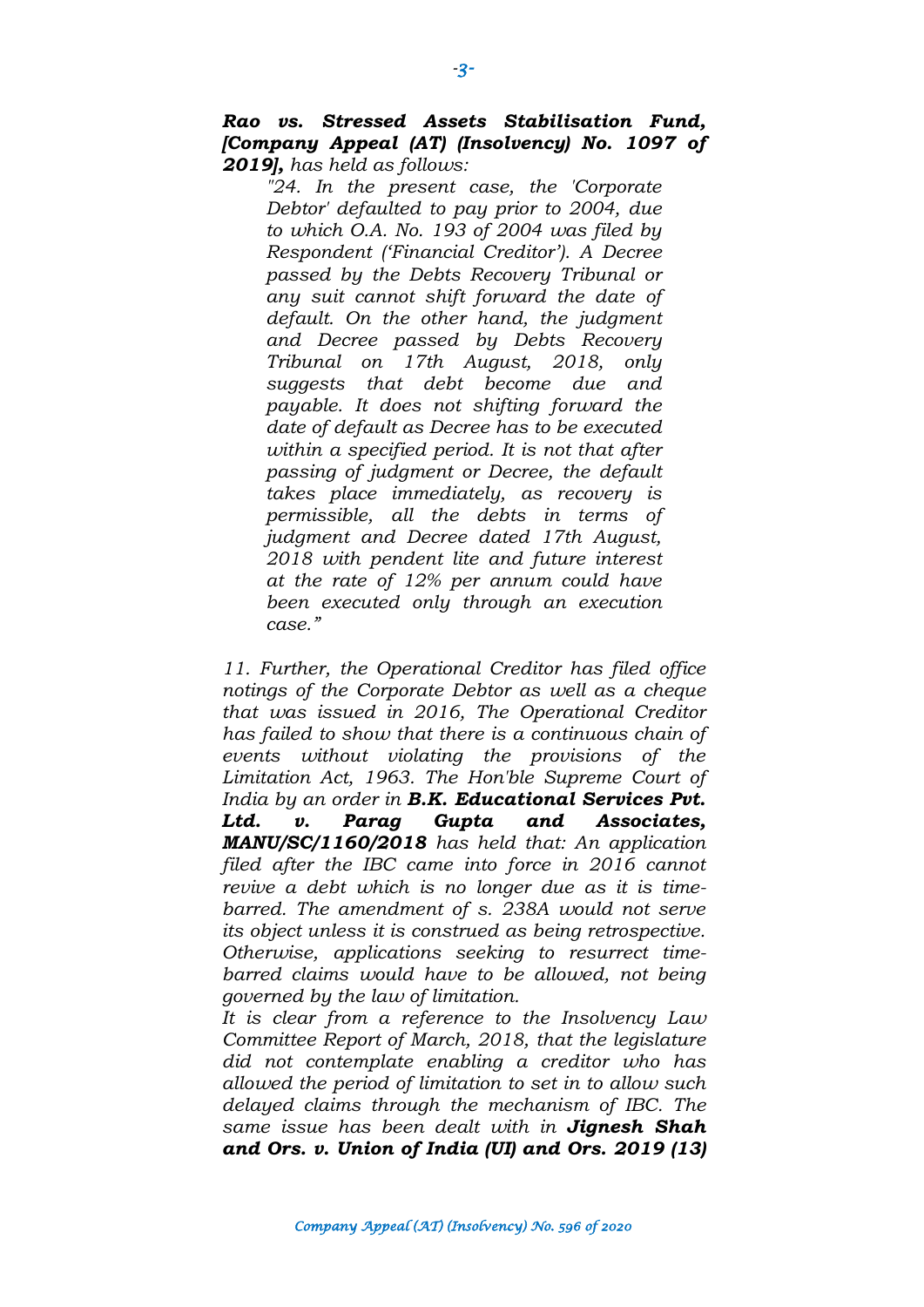*SCALE 61, Sagar Sharma & Anr. v. Phoenix ARC Pvt. Ltd. & Anr. Civil Appeal No. 7673 of 2019, and Gaurav Hargovindbhai Dave v. Asset Reconstruction Company (India) Ltd. and Ors., MANU/SC/1301/2019.*

*11. We, therefore hold that this application is time barred.* 

*12. C.P. [IB] No. 1040/KB/2019 is hereby dismissed on the above grounds."*

## 2. **Submissions on behalf of Learned Counsel appearing for the Appellant:**

- Learned Counsel for the Appellant strenuously contended that the Arbitral Award was passed in the favour of the Appellant on 14.02.2008, which was not challenged, but was duly implemented. The decision in this regard was conveyed to the Appellant on 30.04.2008 and the money was paid by cheque dated 10.05.2008.
- After payment of the Award Money on 10.05.2008 some tentative steps were taken by the officials of the 'Corporate Debtor' reverse and recovery paid money but nothing had happened finally. On 04.12.2012, a proposal was mooted by the Subordinate Authorities of the 'Corporate Debtor' and the same was proposed in the file note sheets, but the Higher Authorities did not agree and referred the matter for examination by the Committee on 11.12.2010. There was no decision taken and the matter remained in the internal files noting only.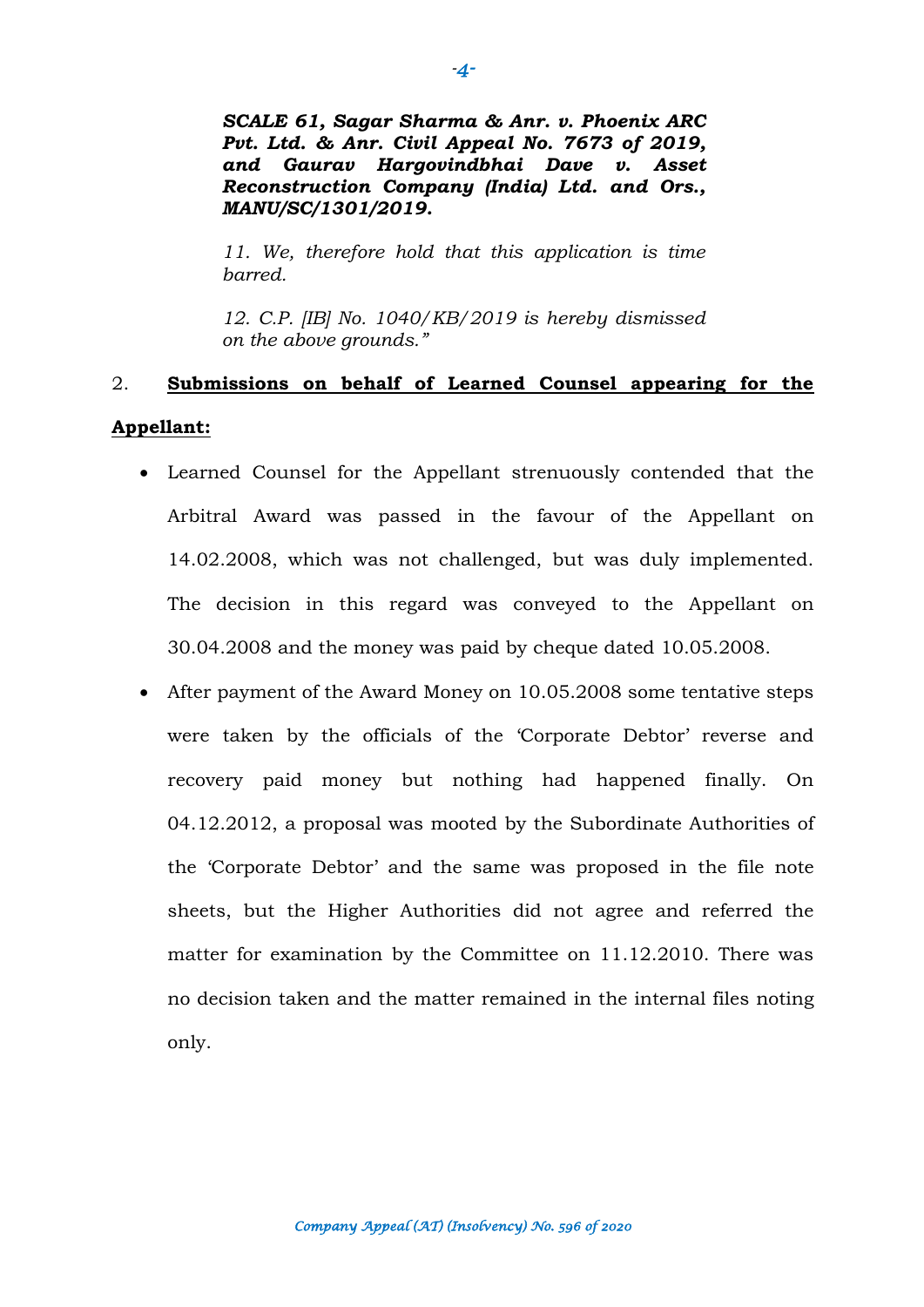- A Board decision was taken on 11.01.2011 not to make any recoveries and a decision was taken to challenge the Award, though after a delay of three years.
- The final decision to make recovery was taken only on 29.01.2016 but was never conveyed to the Appellant herein. The Appellant filed an RTI Application and the file notings gave the knowledge about the fact that a Board decision was taken on 29.01.2016 and the amount to be deducted was mentioned as less Arbitration– Rs.11 Crores/-. The total payable sum has been calculated as Rs.2,47,16,999/- after deducting Rs. 11 Crores/-.
- The Appellant was given a cheque for Rs.2,47,16,999/- on 31.03.2016 and having no knowledge about the reason for less payment, the Appellant wrote several letters, but there was no response. It was only on account of the information received through RTI that the Appellant came to know about the internal decisions.
- Learned Counsel submitted that Article 137 of the Limitation Act applies to IBC proceedings and the accrual of 'Right to Issue' would mean 'date of default' and in the instant case, the 'date of default' will be the date of knowledge of default or date for the purpose of accrual of 'Right to Issue'. Learned Counsel placed reliance on the Judgement of the Hon'ble Apex Court in *'B.K. Educational Services Pvt. Ltd.' Vs. 'Parag Gupta and Associates', (2019) 11 SCC 633.*
- The Section 8 Notice describes the transaction leading to the debt and the letter dated 01.11.2018 was an appended to the Notice which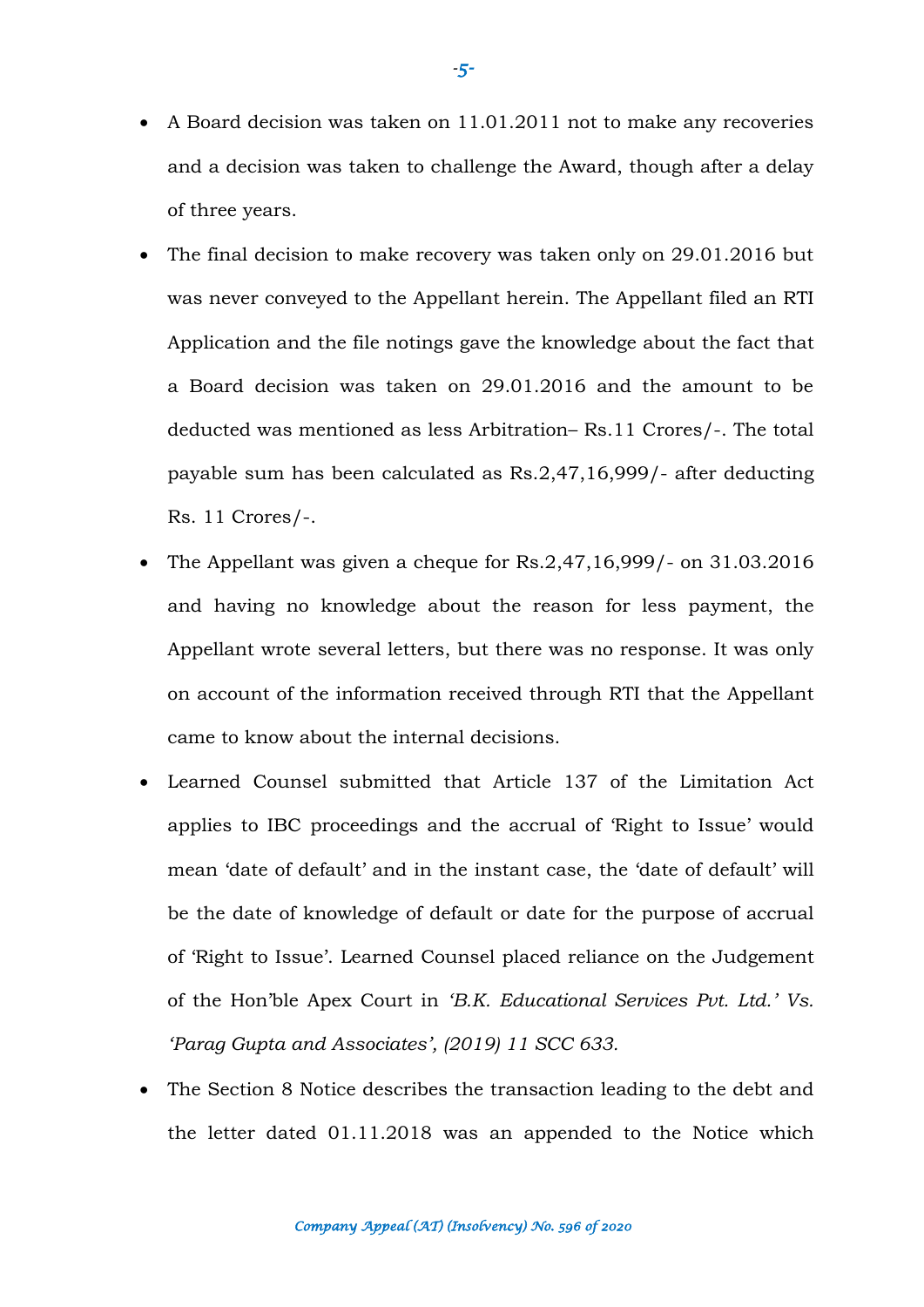clearly stated about the payment made in the past against the Arbitral Award, which was, reversed by JSEB by making adjustments.

 Recovery made in 2016 was provisional subject to the challenge against Arbitral Award which got dismissed on 06.10.2018 and as no challenge was preferred, the Limitation start on 06.10.2018. Hence, the Adjudicating Authority had erroneously dismissed the Application as barred by Limitation without taking into consideration the file notings of 2010.

# 3. **Submissions on behalf of Learned Sr. Counsel appearing for the Respondent:**

- The Learned Sr. Counsel vehemently submitted that the Application under Section 9 of the Code is not maintainable and severely hit by law of Limitation as the 'date of default' in the Notice under Section 8 of the Code is mentioned as 14.02.2008.
- There is a 'Pre-Existing Dispute' between the 'Corporate Debtor' and the Appellant which is being adjudicated by different Courts of law.
- The Appellant had raised the dispute by filing a Commercial Execution Case No. 11 of 2018 before the Learned Commercial Court, Ranchi and the same was pending for adjudication subject to serious dispute raised by the 'Corporate Debtor'.
- In Part IV of the Application under Section 9 of the Code dated 04.06.2019, the 'date of default' was once again mentioned as 14.02.2008 and therefore the Adjudicating Authority has rightly observed in the Impugned Order dated 18.03.2020 that the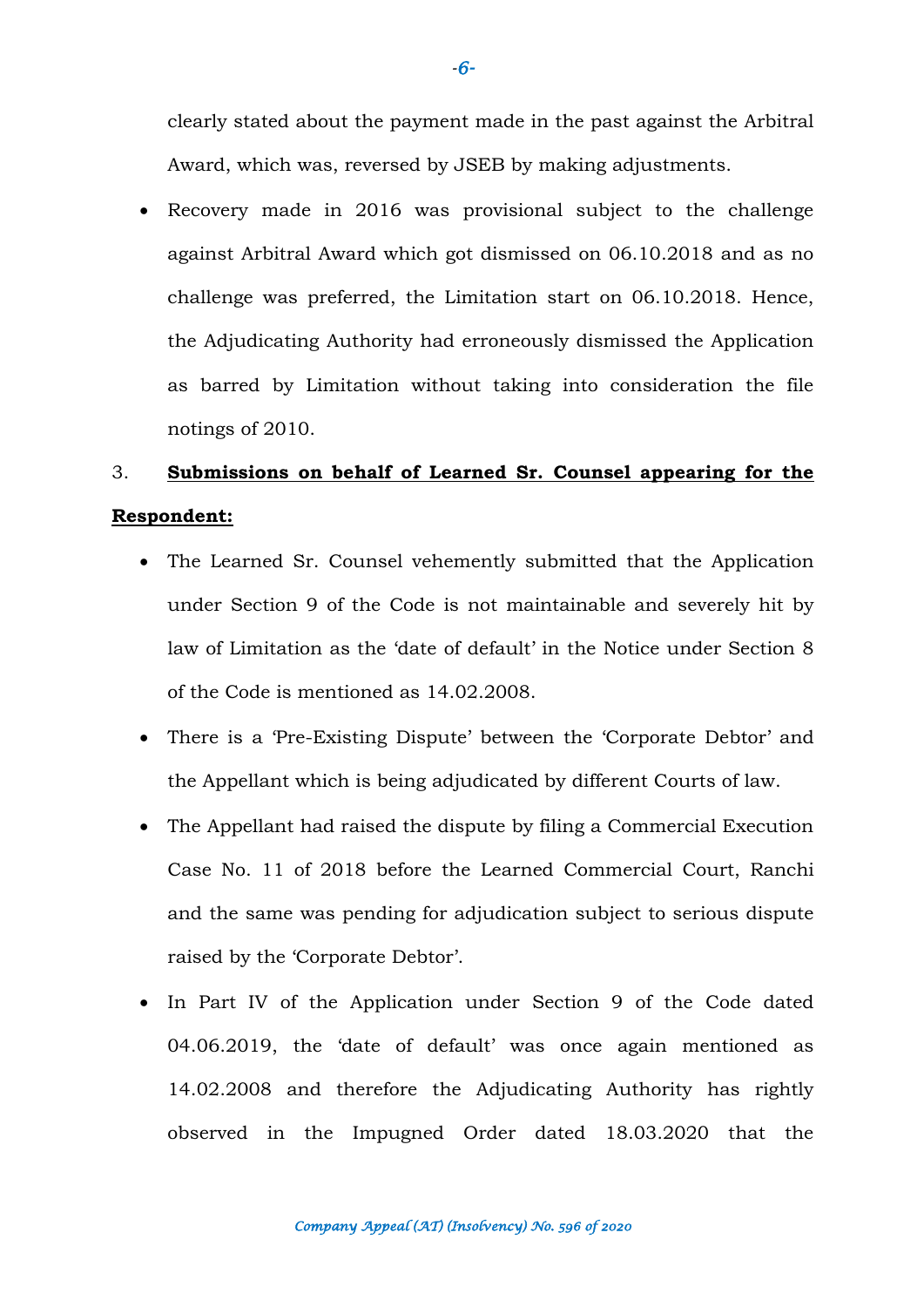'Operational Creditor has relied on a decree dated 06.10.2018 arising out of the challenge against the Arbitral Award dated 14.02.2008 filed by the 'Corporate Debtor' in the year 2011'.

• He placed reliance on the Section 423 of the Companies Act, 1963 which reads as follows:-

> *"433. Limitation. – The provisions of the Limitation Act, 1963 (36 of 1963) shall, as far as may be, apply to proceedings or appeals before the Tribunal or the Appellate Tribunal, as the case may be."*

 Learned Sr. Counsel placed reliance on the Judgement of the Hon'ble Supreme Court in *'B.K. Educational Services Pvt. Ltd.' Vs. 'Parag Gupta and Associates', (2019) 11 SCC 633,* in which the Hon'ble Supreme

Court has laid down as follows:-

*"21...... As in the present case, and as is reflected in the Insolvency Law Committee Report of March, 2018, the legislature did not contemplate enabling a creditor who has allowed the period of limitation to set in to allow such delayed claims through the mechanism of the Code. The Code cannot be triggered in the year 2017 for a debt which was time barred, say, in 1990, as that would lead to the absurd and extreme consequence of the Code being triggered by a stale or dead claim, leading to the drastic consequence of instant removal of the present Board of Directors of the corporate debtor permanently, and which may ultimately lead to liquidation and, therefore, corporate death. This being the case, the expression "debt due" in the definition sections of the Code would obviously only refer to debts that are "due and payable" in law, i.e., the debts that are not time-barred.*

*27. It is thus clear that since the Limitation Act is applicable to applications filed under Sections 7 and 9 of the Code from the inception of the Code, Article 137 of the Limitation Act gets 53 attracted. "The right to sue", therefore, accrues when a default occurs. If the default has occurred over three years prior to the date of filing of the application, the application would be* 

*-7-*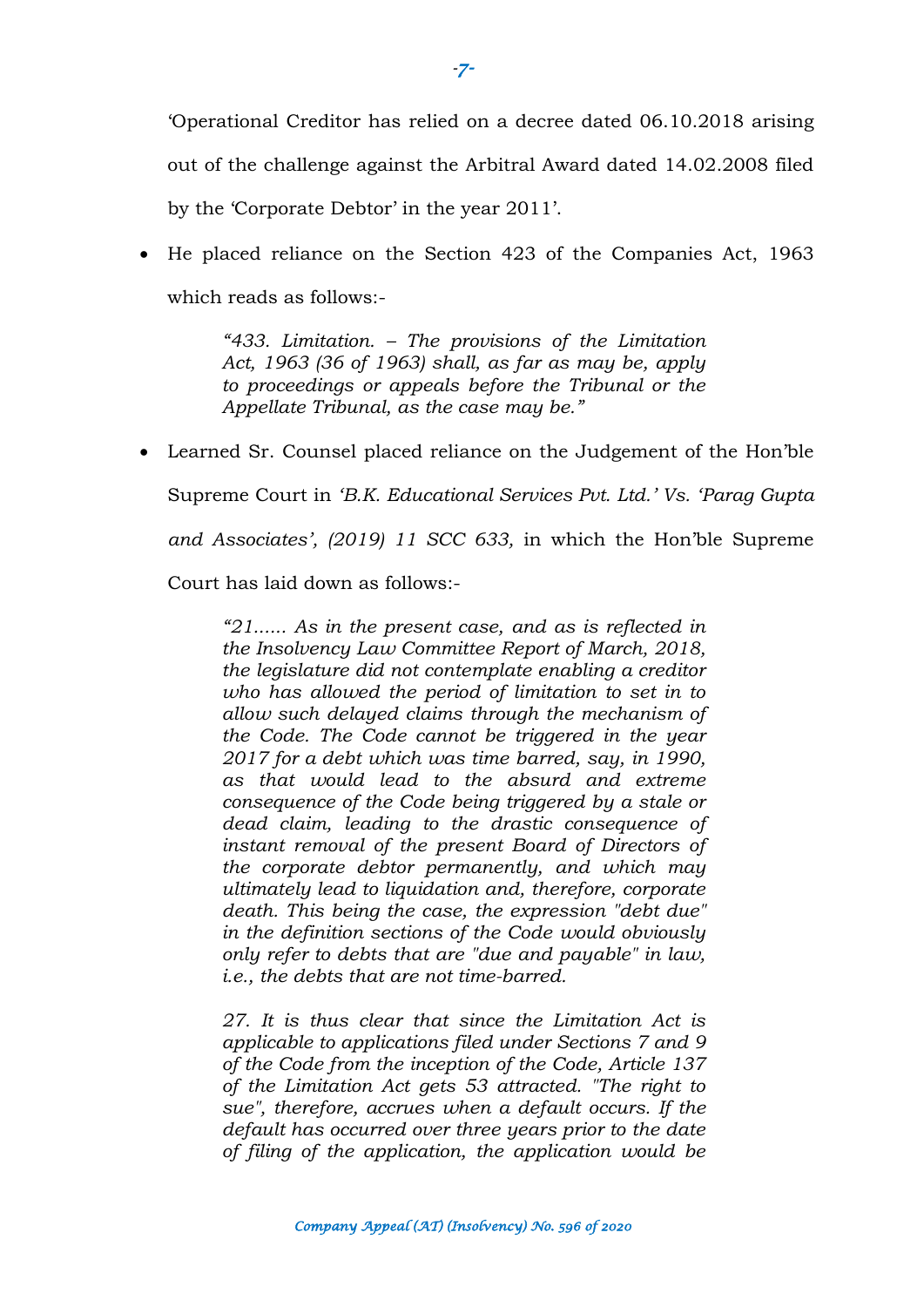- He also placed reliance on the following Judgements in support of his case:
	- o *'Vashdeo R. Bhojwani' Vs. 'Adhyudaya Coop. Bank Ltd., (2019) 9 SCC 158.*
	- o *'Gaurav Hargovindbhai Dave' Vs. Asset Reconsturction Co. (India) Ltd., CIVIL APPEAL No. 4952 of 2019 (2019) 10 SCC 572.*
	- o *'Sagar Sharma' (2019) 10 SCC 353*
	- o *'Jignesh Shah' Vs. 'Union of India', (2019) 10 SCC 750.*
	- o *'Babulal Vardharji Gurjar' Vs. 'Veer Gurjar Aluminium Industries Pvt. Ltd. & Anr.', 2020 SCC OnLine SC 647.*
- Learned Counsel concluded that for an amount which fell 'due and payable' on 14.02.2008, the Application filed on 04.06.2019 is clearly barred by Limitation keeping in view the ratio of the Hon'ble Supreme Court in the aforenoted Judgements.

### **Assessment:**

4. It is not in dispute that the Arbitral Award was first passed on 14.02.2008 in favour of the Appellant and against the 'Corporate Debtor'. The Award was accepted on 30.04.2008 and the decision of the Board was conveyed to the Appellant herein (exhibit as Annexure A-3). The implementation was conveyed to the Appellant herein vide letter dated 30.04.2008 based on the Award dated 14.02.2008. At this juncture, it is relevant to reproduce this communication:-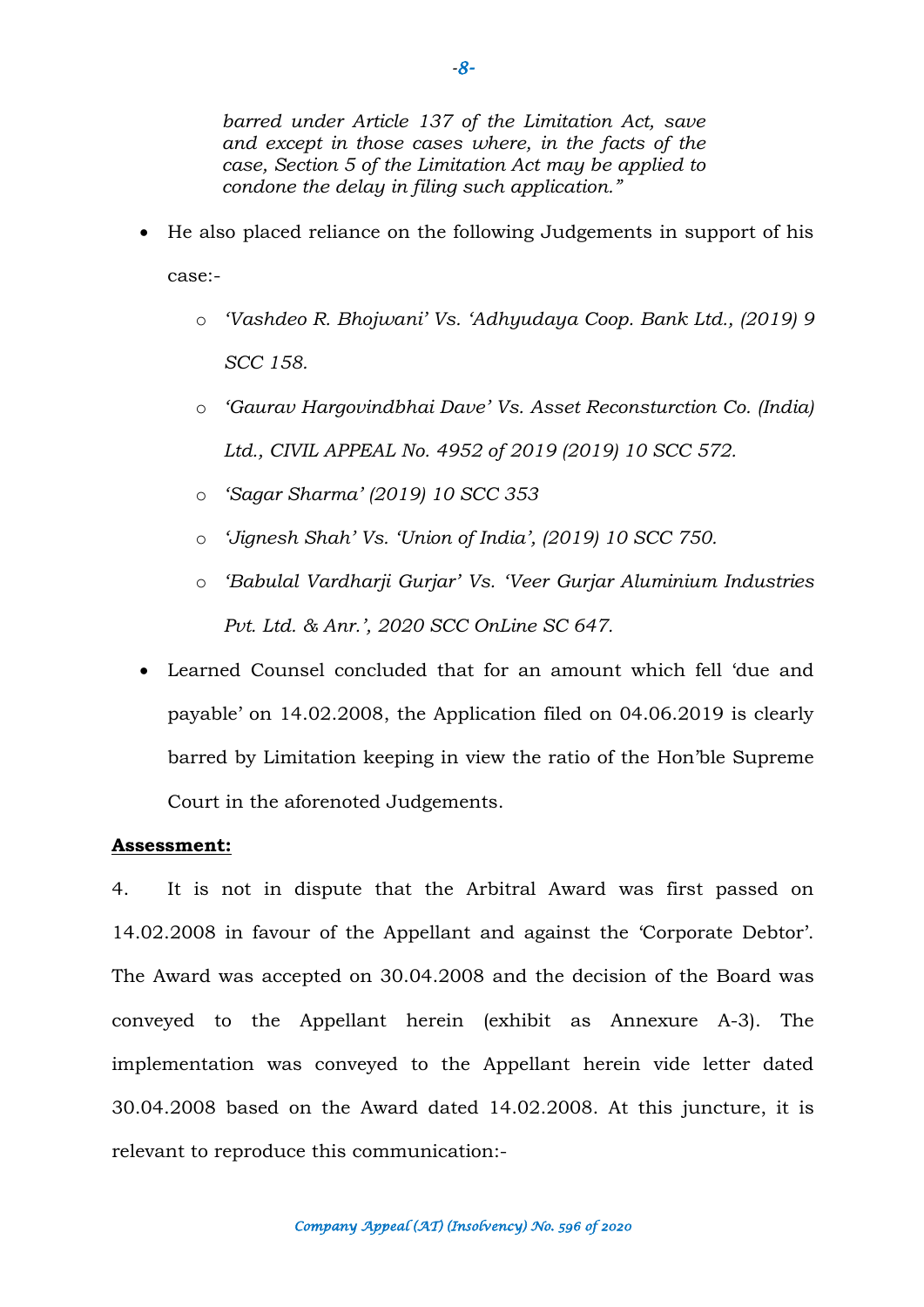*-9-*

 $568$ 

## RAMJEE POWER CONSTRUCTION LIMITED

KUMAR NIVAS, BRIGHT LANE, KOKAR, RANCHI-834001

Bill

Phone: 2543769/2543986 Bill No: RPC/JSEB/08/Award/No. 1. Dated: 02.05.2008.

 $\overline{\omega}$ 

To, The Dy. Director of Accounts (RE Plan) Jharkhand State Eelctricity Board, Engineering Building, Dhurwa, Ranchi-834004.

(79)

Page 1 of 2

Through Proper Channel

Sub:

Bill against Awards of Sole Arbitrator in case no. 1 of 2007 dated 14.02.2008 for Agreement no. 12/2004-2005 dated 07.02.2005, Agreement no. 13/2004-2005 dated 07.02.2005 for package A (Dumka-Devgahr Transmission line and Grid Substation at Dumka) and Agreement no. 21/2004-2005 dated 19.05.2005, Agreement no. 22/2004-2005 dated 19.05.2005 for package C (Dumka-Pakur Transmission Line).

Ref:

D

 $n_{\text{chi}}$ 

Letter No. 318 C.E. (T)/J.S.E.B dated 30.04.2008.<br>Resolution No.492 Agenda Ne487/08-09.

 $4,16,02,2003$ 

JSEB/

| SI.<br>No.   | Claim<br>No.            | <b>Description</b>                                                                                                                                                                                          | Amount.                        |
|--------------|-------------------------|-------------------------------------------------------------------------------------------------------------------------------------------------------------------------------------------------------------|--------------------------------|
| $\mathbf{L}$ | $\mathbf{B}$            | Extra Expenditure due to suspension of work due to non release of<br>payment and due to delay in extension of time and due to non<br>approval of quantity schedule and due to imposition of penalty<br>etc. | Rs. 3,18,86,100/-              |
| 2.           | 4                       | Waiver/refund of interest on mobilization advance as payments of<br>bills have been delayed by respondents from 6 to 18 months.                                                                             | Rs. 62,56,626/-                |
|              |                         | Interest @ 15% on delayed payments in excess of 15 days.                                                                                                                                                    | Rs. 91,89,700/-                |
| 3.           | $\overline{\mathbf{s}}$ | Refund of Bank Charges for extension of Bank Guarantees after                                                                                                                                               | Rs. 34,66,048/c                |
| 4.           | 6                       | original contract period i.e. after 15.06.2006 for package A and<br>after 28.10.2006 for package C.                                                                                                         | Rs. 45,50,000/c                |
| 5.           |                         | Loss due to withdrawal of construction of Devghar bay from scope<br>of work.                                                                                                                                |                                |
|              |                         |                                                                                                                                                                                                             |                                |
|              |                         | P evaluation edition www.CutePDF.com Ramjee Power Construction Ltd                                                                                                                                          |                                |
|              | R CODY                  |                                                                                                                                                                                                             | Chairman-cum-Managing Director |
|              |                         |                                                                                                                                                                                                             |                                |

*Company Appeal (AT) (Insolvency) No. 596 of 2020*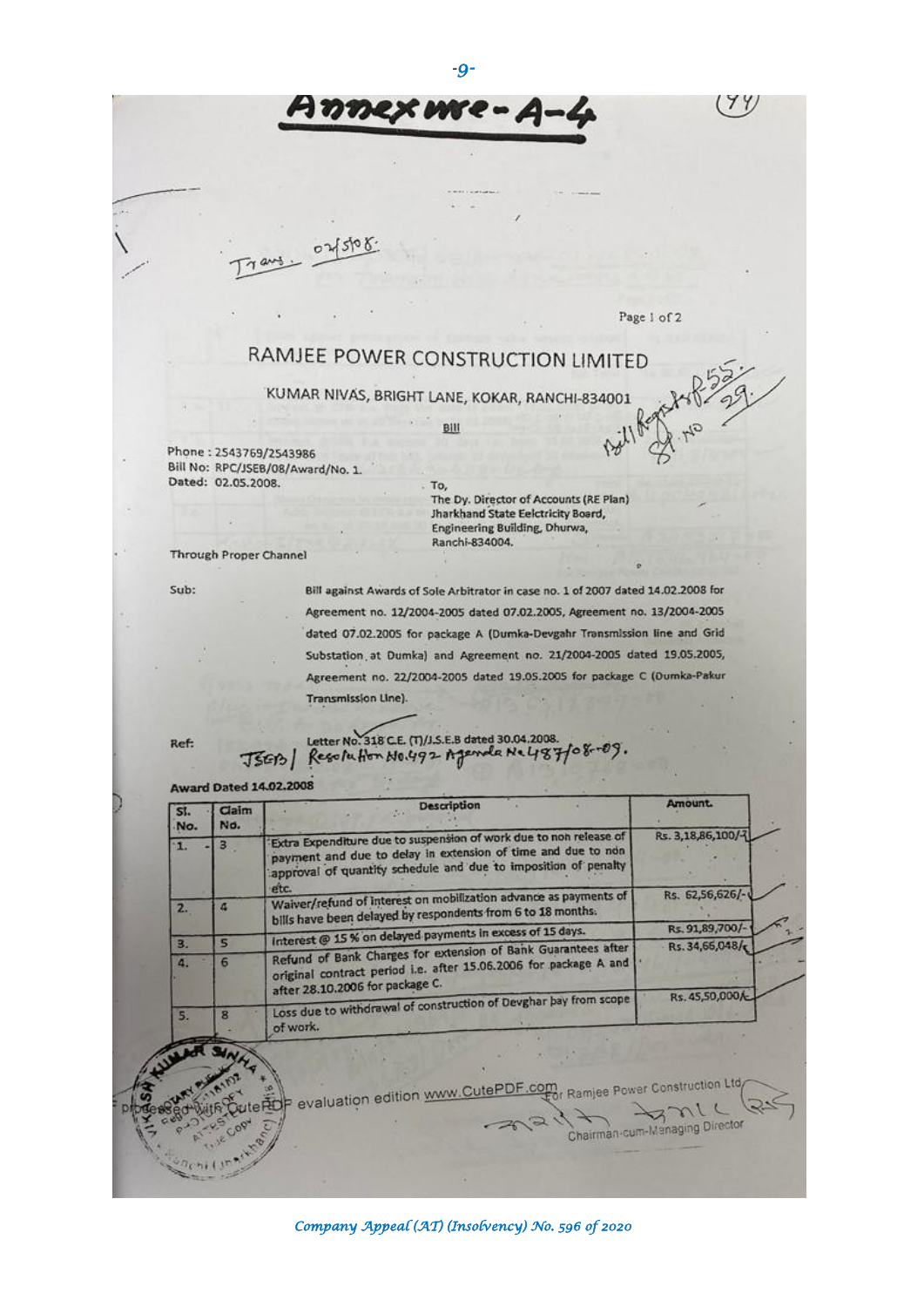45 BUIN RPC JEAN OB/AWAYOR-01-11.02.5.08. Page 2 of 2 6.  $|9$ Claim against prolongation of Contract value beyond original Rs. 5,09,69,425/contract period. Sub Total Rs. 10, 63, 17, 899/-Interest @ 15% p.a. from the date of award (14.02.2008) under<br>above claims up to 30 days (up to 14.03.2008)  $\frac{1572.086}{612.0864152086}$  $7. a.$  $11$ Rs.1,310,768(52) है स्  $7. b.$ Interest @18% P.a beyond 30 days i.e. from 15.03.2008 to Rs. 25,69,106.49/ 02.05.2008 (date of this bill). (March: 17 days+April 30 days+may 2<br>days=49 days). 16.13.08 fo 30.4.08 = 46.09.  $2411,814500$ Total Re-11,01,97,774.11<br>Eleven Crores one lac ninety seven thousand seven hundred seventy four only)  $\frac{R}{15}$  [[ [ [ 0 40 48 1 = 0 ]  $7.c.$ Add: interest @18% p.a on award amount i.e. Rs. 52,430.74/day on Rs. 10,63,17,899.00 from 03.05.2008 till date of payment. OtotoL 1 24,93517=00 Key  $+I/\text{max}(2,2.26)$  $1\sqrt{ad}$ .  $810.7546.764 = 00$ <br>For Ramjee Power Construction Ltd.  $25 - 15$ (G. K. Sinha) **Manager Accounts**  $Gross~\tau v+a$ plus : - Interest on above<br>15.2.08429.2.08 = 15 doys<br>15.2.08429.2.08 = 15 doys<br>01.3.08 to 153.08 = 15 doys @ Re1310,768 =00 Toterast 0187. paragonal<br>30 days to 16:3,084 31308=164%.<br>for 01:4,084 31308=164%.<br>for 01:4,0840 31:4,08 30 "@ R,24,11, 814-00.<br>Todeldw 2460 paragonal  $\mathbb{C}$ 81100,40481=00 ITZK@ 21266  $R$ 107546,964=00 For Ramjee Power Construction Ltd. Chairman-cum-Managing Director

 *Company Appeal (AT) (Insolvency) No. 596 of 2020* 

*-10-*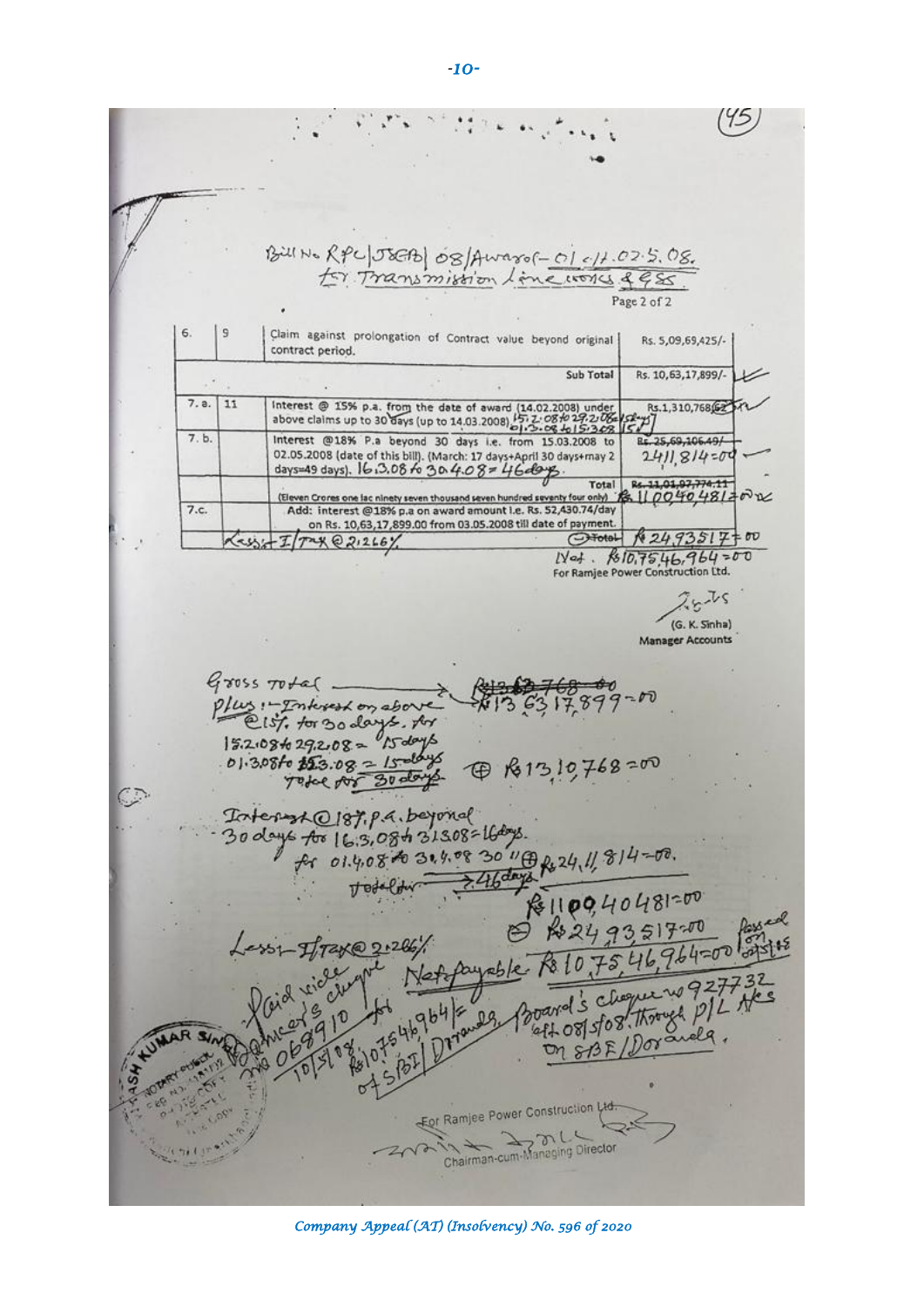5. It is also an admitted fact that an amount of Rs.10,75,46,964/- was paid to the Appellant herein vide cheque dated 10.05.2008 (Annexure A-5).

6. Subsequently Jharkhand Urja Sancharan Nigam Limited ('JUSNL'), the statutory successor of Jharkhand State Electricity Board ('JSEB'), took Board decision on 29.01.2016 to recover the money paid to the Appellant. It is the Appellant's case that this decision was never communicated to them. It is also not the case of the 'Corporate Debtor' that they had communicated this decision to the Appellant herein. The Learned Counsel for the Appellant drew our attention to the transfer scheme. The transfer scheme issued under the Electricity Act, by which JUSNL became the statutory successor of the rights and liabilities of JSEB. Subsequently, the Board took a decision that an amount of Rs.11 Crores/- is to be deducted and the same was shown under the head 'keep back Arbitration' and an amount of Rs.2,47,16,999/- was paid to the Appellant vide cheque dated 31.03.2016 after deducting Rs.11 Crores/-. The Appellant preferred an RTI Application on 02.08.2016 seeking the reasons for the less payment which was received by the Appellant on 06.08.2016. The relevant portion of (Annexure A-6) of the Appeal Paper Book signed on 03.12.2010 and 04.12.2010 and 11.12.2010 by the officials of the 'Corporate Debtor' reads as under:-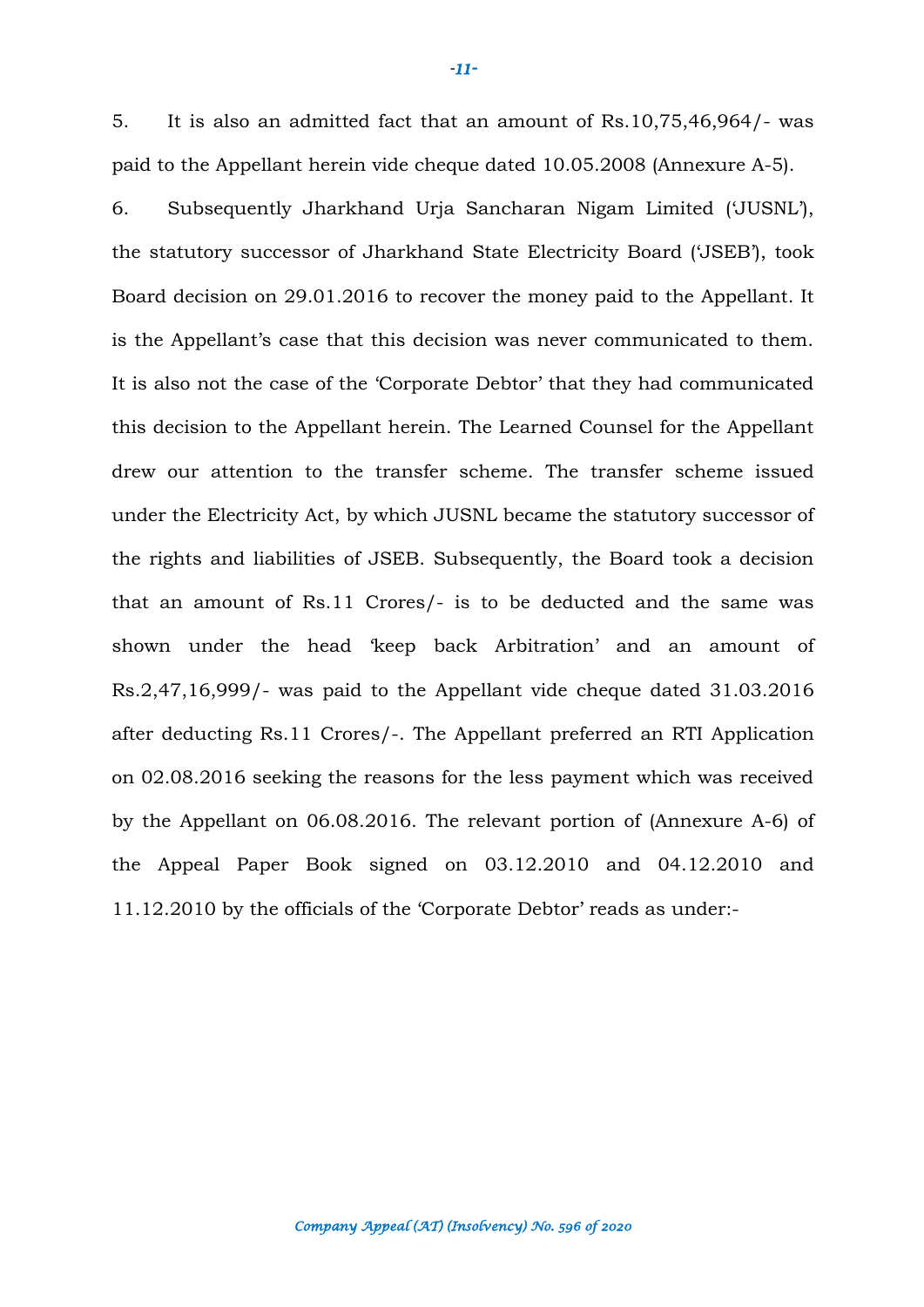It may be noted that Member (Finance) has recommended for formation of committee of Engineer-in-Chief, I.G. (Vigilance) and Finance Controller to go through all papers regarding issue of arbitration, delay cost overrun, excess payment etc. Report of Sr. L.A. along-with committee report is to be considered together for deciding future course of action (N/5) [File No. CE (Trans.)/153/03-04/part file, Package A)] C/ 8 (8).

Chairman has already ordered for challenging the arbitration award being fraudulent act ( $N/5$ ) [File No. CE (Trans.)/153/03-04/part file, Package A)]  $C/8$  (8)

The details of bills had already been recorded. If all payments are taken into account then nothing is due to agency as the amount paid against arbitration award has been turned as fraudulent act by Chairman.

ESE Tr. Circle Dumka stated at N/2-3 that Dumka GSS was commissioned and put on commercial load on 20.02.09 and 132KV Dumka Deoghar Tr. Line was finally commissioned on 31.01.10. Accordingly if we consider 15% keep Back-Amount for release then the total net payable amount comes to Rs. 132185413.00. However, Tr. Department also suggested for reserve of notional LD as applicable as per Work Order till decision of Board in this regard. Calculations of LD are as under.

| SI.   | Order No.   | Name of work         | Ordered   | Revised          | Delay $\left  \text{in} \right $ | LD in          | LD             |
|-------|-------------|----------------------|-----------|------------------|----------------------------------|----------------|----------------|
| No.   | & Date      |                      | Value     | Ordered<br>Value | Projection                       | $\frac{0}{6}$  | Amount         |
| 1.    | PO. No. 7   | Dumka,<br><b>GSS</b> | 256977593 | 272663211        | 7 Months                         | $\overline{7}$ | 19086425       |
|       | dtd.        | Deoghar              |           |                  |                                  |                |                |
|       | 18.01.2005  | Dumka Tr. Line       |           |                  |                                  | 7              | 10557858       |
| 2.    | WO No. 2    | GSS Dumka,           | 102014137 | 150826537        | 7 Months                         |                |                |
|       | dtd.        | Deoghar              |           |                  |                                  |                |                |
|       | 18.01.2005  | Dumka Tr. Line       |           |                  |                                  |                |                |
| 3.    | PO No. 20   | Tr. Line             | 95172154  | 107226850        | 18 Months                        | 18             | 19300833       |
|       | dtd.        | Dumka-Pakur          |           |                  |                                  |                |                |
|       | 17.05.2005  |                      |           |                  |                                  |                |                |
| 4.    | WO No. 5    | Tr. Line             | 98846286  | 101126859        | 18 Months                        | 18             | 18202835       |
|       |             |                      |           |                  |                                  |                |                |
|       | dtd.        | Dumka-Pakur          |           |                  |                                  |                |                |
|       | 17.05.2005  |                      |           | 50000000         | 24 Months                        | 24             | 12000000       |
| 5.    | CE<br>(T)   | Maithan-             | 50000000  |                  |                                  |                |                |
|       | Letter No.  | Jamtara              |           |                  |                                  |                |                |
|       | 692<br>dtd. | reconductoring       |           |                  |                                  |                |                |
|       | 27.09.2008  |                      |           |                  |                                  |                |                |
| 6.    | Award of    |                      |           |                  |                                  |                | $\overline{0}$ |
|       | arbitration |                      |           |                  |                                  |                |                |
|       |             |                      | 603010170 | 681843457        |                                  |                | 79147951       |
| Total |             |                      |           |                  |                                  |                |                |

 *Company Appeal (AT) (Insolvency) No. 596 of 2020*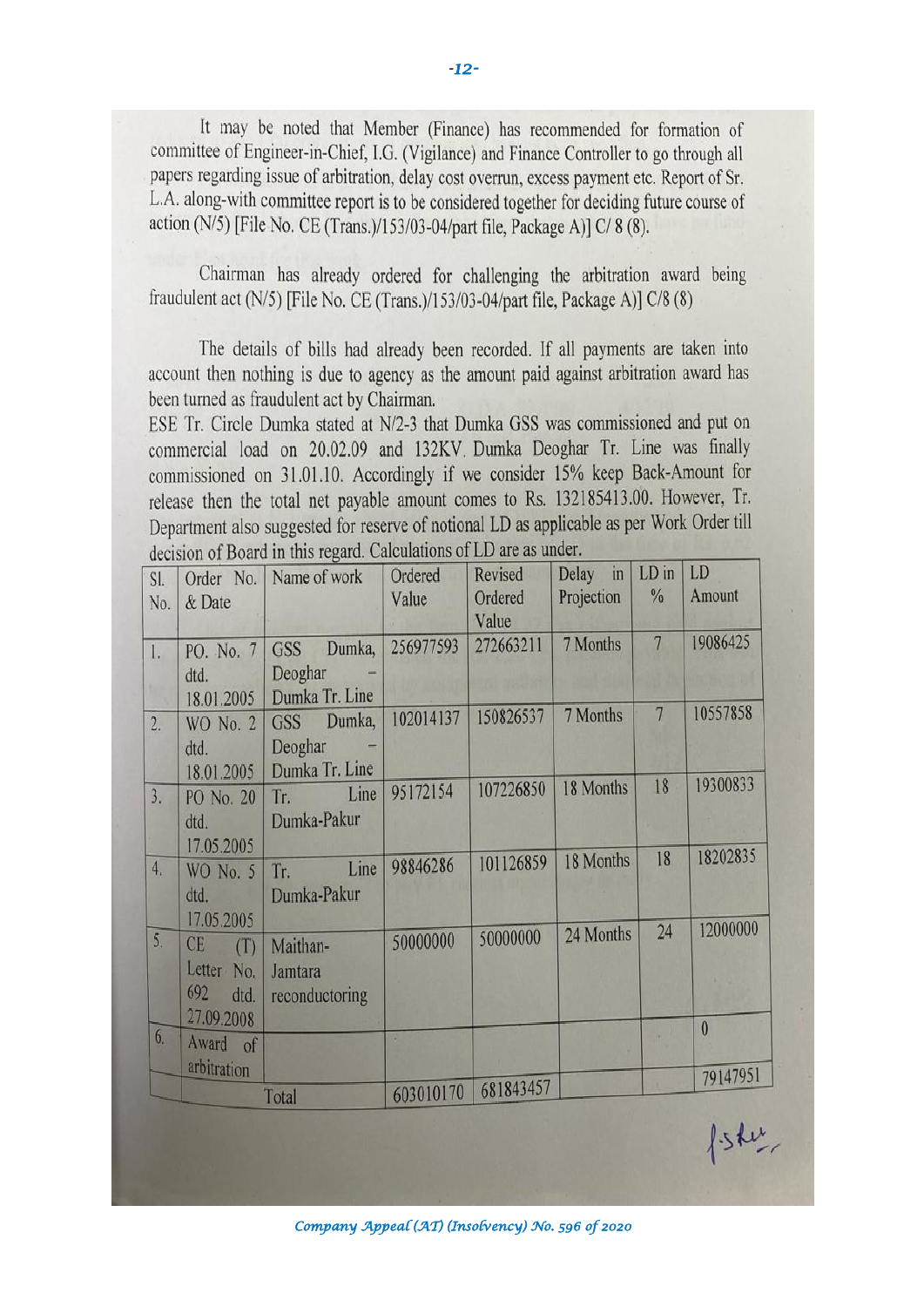| The amount due to firm     |                                      |
|----------------------------|--------------------------------------|
| Payable to firm            | 132185413.00<br>Rs.                  |
| Less Amount of Arbitration | $^{\circ}$ A'<br>110040481.00<br>Rs. |
| Less Amount of LD          | 79147951.00<br>Rs.                   |
| Balance Payable to firm    | 57003019.00<br>Rs.                   |

Transmission department has recommended that legal action will delay the completion of work and cost overrun will increase (N/4) [File No. CE(Trans.)/153/03-04/part file, Package A)] C/9.

Member (Technical) in that file has opined that Member (Finance) may consider releasing Rs. 2.00 crore to avoid recurrence of revenue loss on account of procurement of power at higher cost. Now this proposal has been reduced to Rs. 1.00 crore. Basis of revenue loss has not been specified.

Further decision is to be taken as the bills of which package is to considered in pretext of 'A' above. It is also pertinent to inform that at present we have no fund under Plan head for this work.

File put up.

| $Sd/-$ | $Sd/-$    | Sd/              | $Sd$ –  |
|--------|-----------|------------------|---------|
| 12/10  | illegible | D.D.A. RE/Plan   | 4/12/10 |
|        |           | J.S.E.B. Ranchi. |         |

Notes above

 $3<sub>i</sub>$ 

The proposal at  $N/5$  speaks about delay is part of JSEB for 7 months and 18 moths The proposal at N/5 speaks about delay is part of 35LB for  $\gamma$  months and re-<br>respectively, whereas recommendation for deduction of LD to the tune of Rs. 6.62 crores is also there. Both cannot be effective at the same time.

Out of amount payable to the firm (Rs. 13.22 Crs.) if amount paid against<br>
Note to the firm (Rs. 13.22 Crs.) if amount paid against Out of amount payable to the firm (Ks. 13.22 Cfs.) It amount payable.<br>arbitration (Rs. 11.00 Crs.) is adjusted the Rs. 2.22 Crs. remains payable. This can arbitration (Rs. 11.00 Crs.) is adjusted the Ks. 2.22 Crs. remains payable. This can<br>be paid only when L.D. is waived by competent authority and notional deduction of LD is not done. For this an executive order is required.

 $Sd/ 4/12$ 

#### $M(F)$

 $M(T)$ 

Kindly refer N/7 to N/9 Pl. request accordingly as early.

 $.99A$ 

*-13-*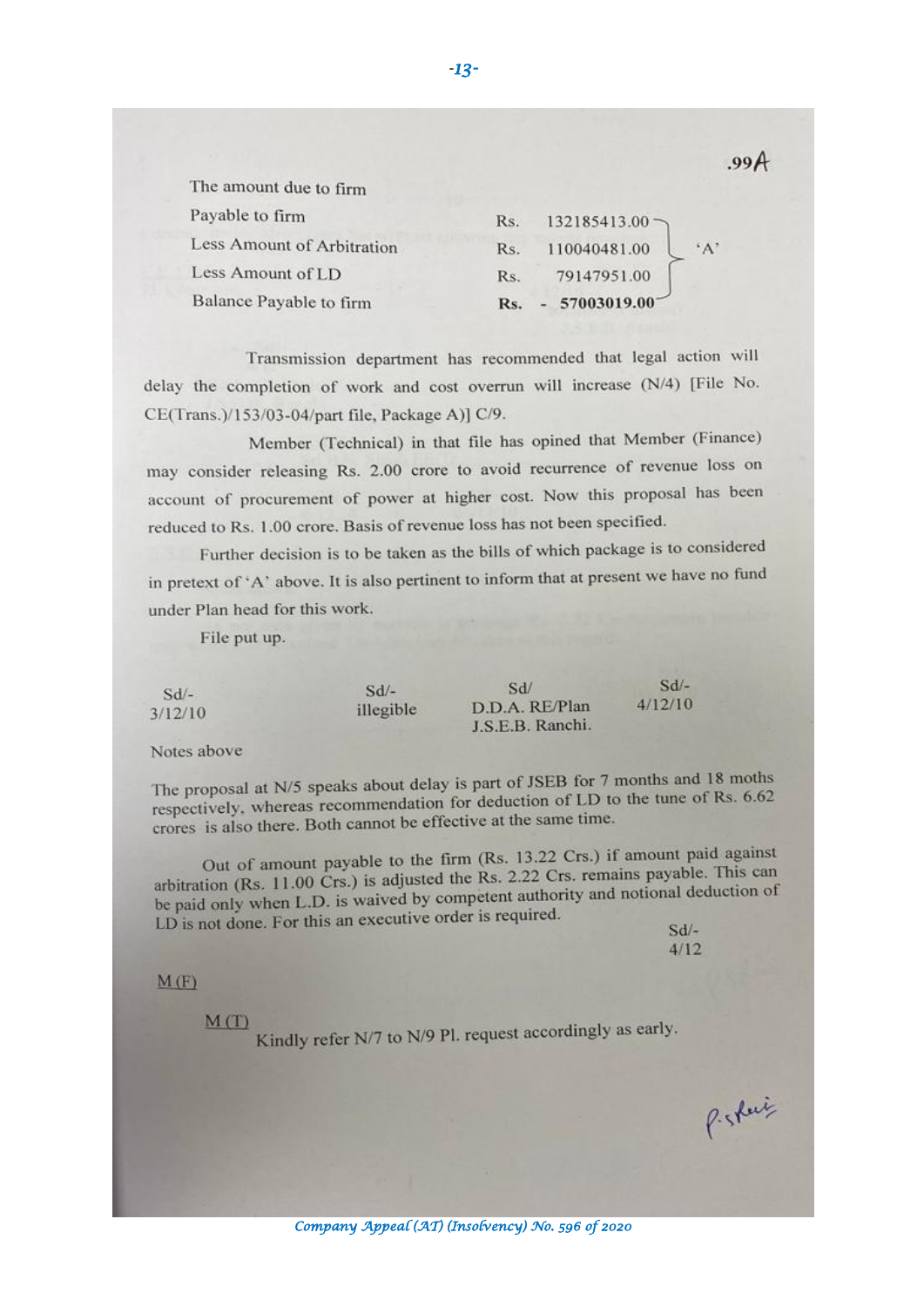7. It was only on 06.08.2016 after the receipt of the information under RTI, that the Appellant got the knowledge of recovery for the very first time and filed the Section 9 Application on 04.06.2019, well within three years. The Hon'ble Supreme Court in *'B.K. Educational Services Pvt. Ltd.' (Supra)* has observed that the right to sue accrued on the 'date of default'. This decision has to be understood and interpreted keeping in view the factual matrix of each case. In the instant case the Respondent/'Corporate Debtor' does not deny the main contention of the Appellant that the decision with respect to recovery and deduction of the Arbitral amount was never communicated to the Appellant. Even in their reply before the Adjudicating Authority and before this Tribunal and in the submissions filed before us, the 'Corporate Debtor' is completely silent with respect to this communication having been made to the Appellant herein. Therefore, keeping in view the facts of this case, we are of the view that the date of knowledge of happening of the default is a relevant date.

8. The Hon'ble Supreme Court in *'Dena Bank (now Bank of Baroda)' Vs. 'C. Shivakumar Reddy & Anr.' 2021 SCC OnLine SC 543,* has observed as follows:-

> *"138. A final judgment and order/decree is binding on the judgment debtor. Once a claim fructifies into a final judgment and order/decree, upon adjudication, and a certificate of Recovery is also issued authorizing the creditor to realize its decretal dues, a fresh right accrues to the creditor to recover the amount of the final judgment and/or order/decree and/or the amount specified in the Recovery Certificate.*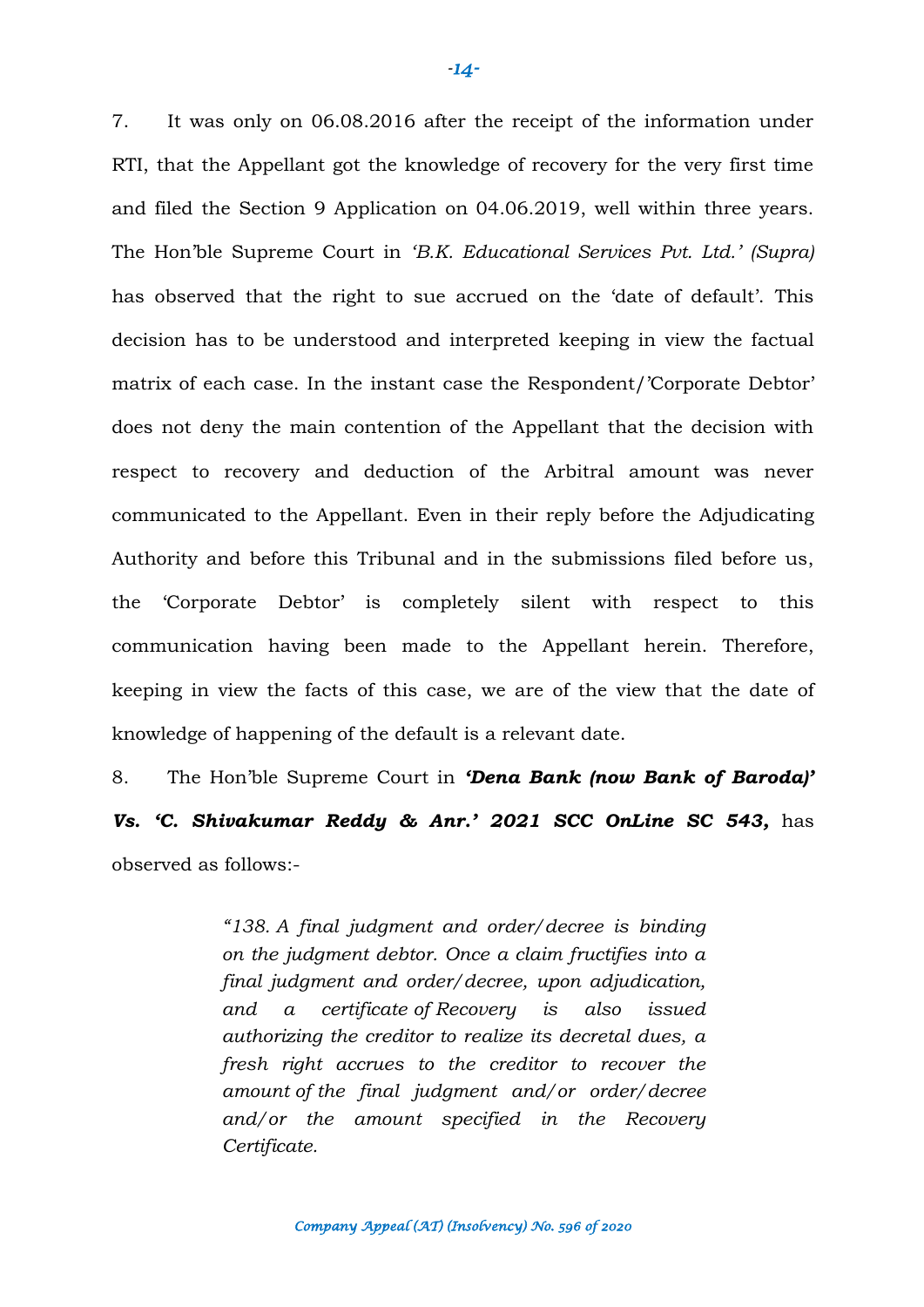*139. The Appellant Bank was thus entitled to initiate proceedings under Section 7 of the IBC within three years from the date of issuance of the Recovery Certificate. The Petition of the Appellant Bank, would not be barred by limitation at least till 24th May, 2020.*

*140. While it is true that default in payment of a debt triggers the right to initiate the Corporate Resolution Process, and a Petition under Section 7 or 9 of the IBC is required to be filed within the period of limitation prescribed by law, which in this case would be three years from the date of default by virtue of Section 238A of the IBC read with Article 137 of the Schedule to the Limitation Act, the delay in filing a Petition in the NCLT is condonable under Section 5 of the Limitation Act unlike delay in filing a suit. Furthermore, as observed above Section 14 and 18 of the Limitation Act are also applicable to proceedings under the IBC.*

*141. Section 18 of the Limitation Act cannot also be construed with pedantic rigidity in relation to proceedings under the IBC. This Court sees no reason why an offer of One Time Settlement of a live claim, made within the period of limitation, should not also be construed as an acknowledgment to attract Section 18 of the Limitation Act. In Gaurav Hargovindbhai Dave (supra) cited by Mr. Shivshankar, this Court had no occasion to consider any proposal for one time settlement. Be that as it may, the Balance Sheets and Financial Statements of the Corporate Debtor for 2016-2017, as observed above, constitute acknowledgement of liability which extended the limitation by three years, apart from the fact that a Certificate of Recovery was issued in favour of the Appellant Bank in May 2017. The NCLT rightly admitted the application by its order dated 21st March, 2019.*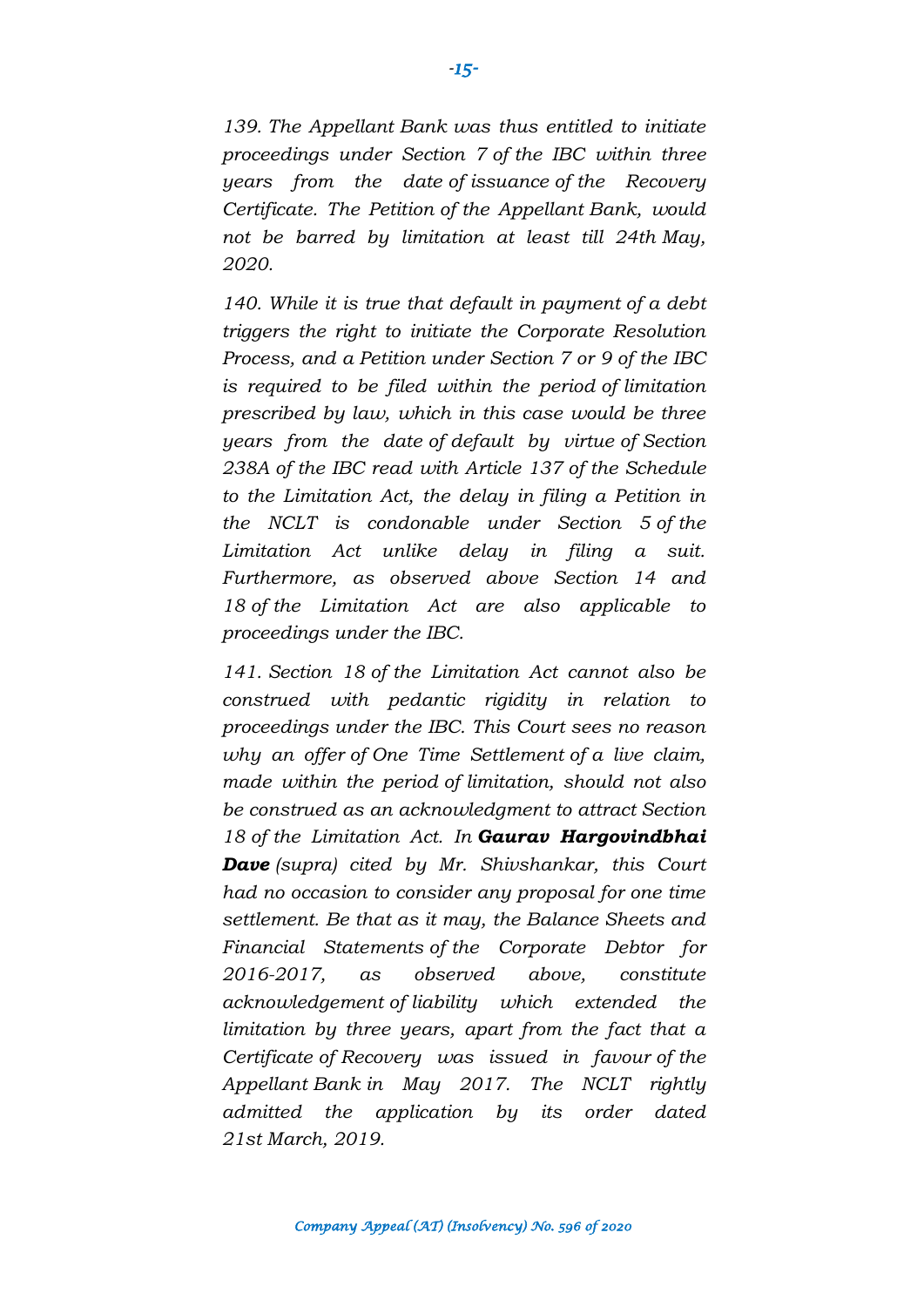*142. To sum up, in our considered opinion an application under Section 7 of the IBC would not be barred by limitation, on the ground that it had been filed beyond a period of three years from the date of declaration of the loan account of the Corporate Debtor as NPA, if there were an acknowledgement of the debt by the Corporate Debtor before expiry of the period of limitation of three years, in which case the period of limitation would get extended by a further period of three years.*

*143. Moreover, a judgment and/or decree for money in favour of the Financial Creditor, passed by the DRT, or any other Tribunal or Court, or the issuance of a Certificate of Recovery in favour of the Financial Creditor, would give rise to a fresh cause of action for the Financial Creditor, to initiate proceedings under Section 7 of the IBC for initiation of the Corporate Insolvency Resolution Process, within three years from the date of the judgment and/or decree or within three years from the date of issuance of the Certificate of Recovery, if the dues of the Corporate Debtor to the Financial Debtor, under the judgment and/or decree and/or in terms of the Certificate of Recovery, or any part thereof remained unpaid."*

The issue of Limitation in the instant case is to be adjudicated on the

touchstone of the ratio laid down in *'Dena Bank (now Bank of Baroda)'* 

#### *(Supra).*

9. In *'Babulal Vardharji Gurjar' Vs. 'Veer Gurjar Aluminium Industries Pvt. Ltd. & Anr.' 2020 15 SCC 1,* the Hon'ble Apex Court while discussing the issue of Limitation has observed that not even the foundation is laid in the Application for suggesting any other 'date of default'. Limitation is essentially a mixed question of law and facts and the material evidence on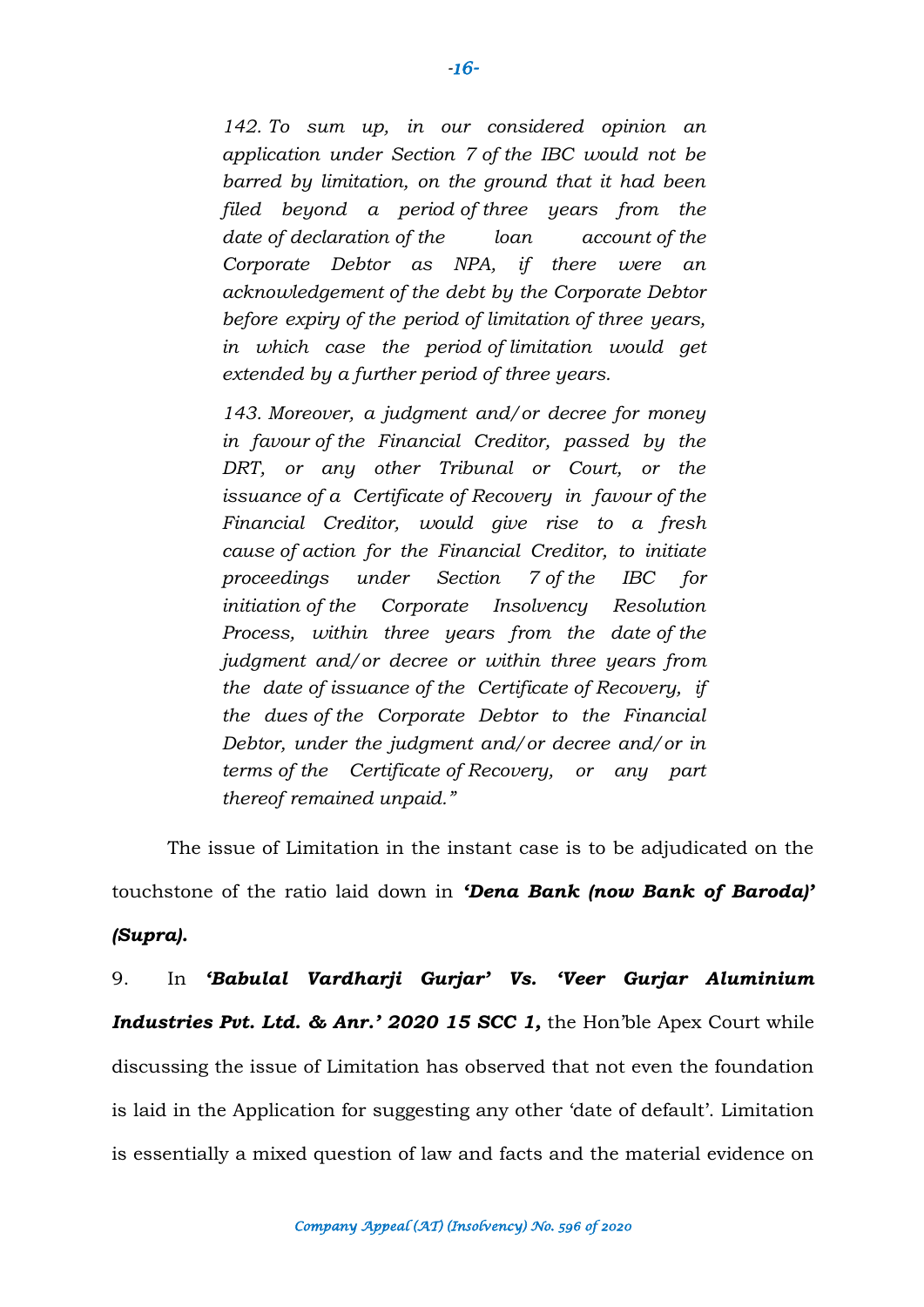record establishes that the Appellant got the knowledge of the deduction for the very first time only after receipt of information vide RTI Application on 06.08.2016. It is pertinent to mention that an amount of Rs.2,47,16,999/ was paid admittedly to the Appellant herein with a cheque dated 31.03.2016. Also Section 19 of the Limitation Act, 1963 is applicable here.

10. The part payment made on 31.03.2016 further extends the 'date of default' keeping in view the facts and circumstances of the attendant case on hand. The challenge to the Arbitral Award was dismissed on 06.10.2018. The recovery made in 2016 was provisional, subject to the challenge against the Arbitral Award, which got dismissed on 06.10.2018 and the same was not challenged further. The Application was filed on 04.06.2019 which is within three years of this date.

11. The contention of the Learned Sr. Counsel appearing for the Respondents that the Arbitral Award was dated 14.02.2008 and this date was mentioned as a 'date of default' in both the Section 8 Notice as well as in part IV of the Application under Section 9 of the Code, and therefore only that date should be considered as the 'date of default', is unsustainable, keeping in view that the same Award was challenged and got dismissed on 06.10.2018; that the Award dated 14.02.2008 was also implemented with cheque dated 10.05.2008; a fresh default arose on 31.03.2016, caused by the reversal/deduction from other bills, the knowledge of accrual of the 'Right to Issue' was on 06.08.2016 (when the Appellant received information under RTI); Section 9 Application was filed on 04.06.2019 which is well within the Limitation of three years.

*-17-*